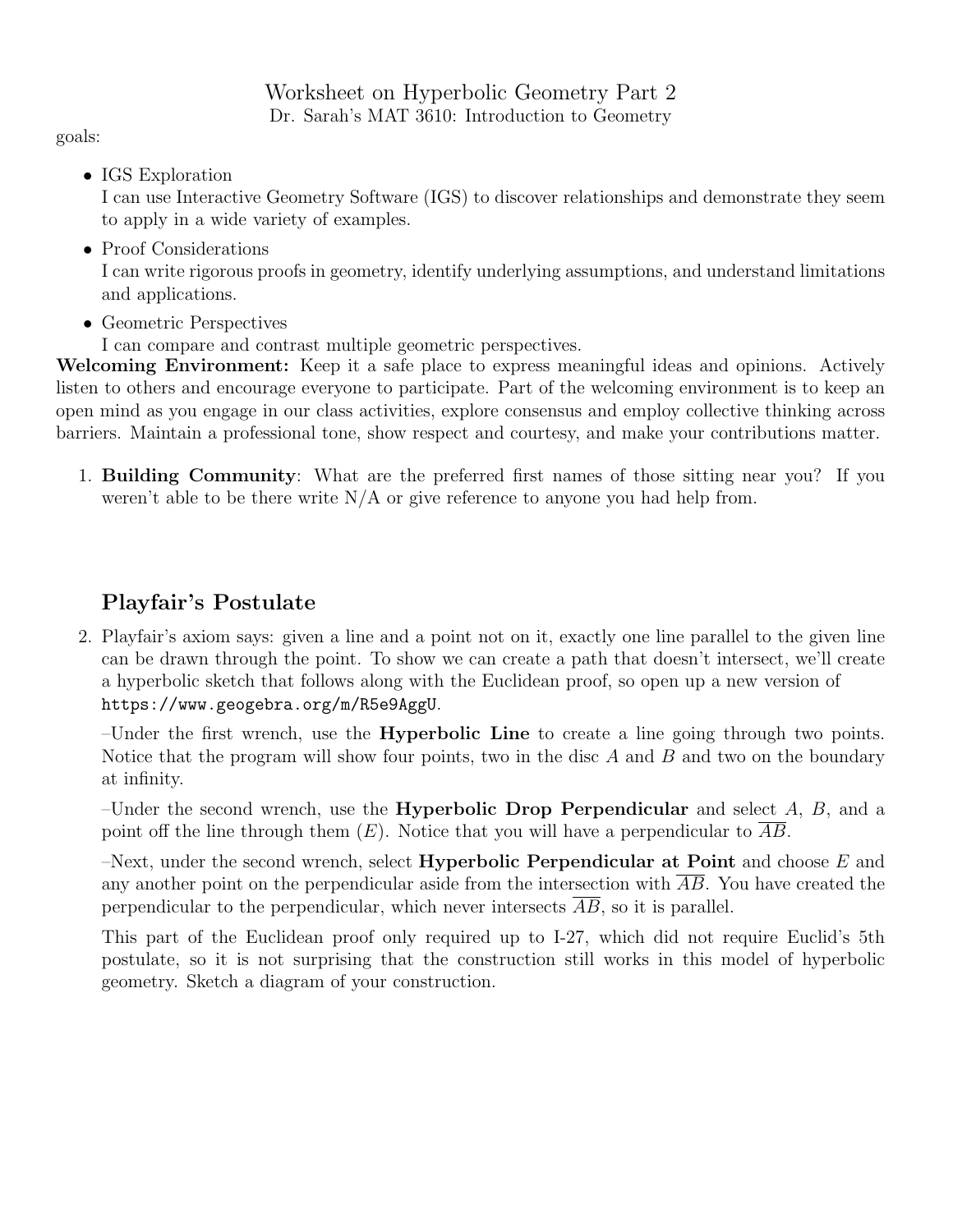- 3. Use the Hyperbolic Angle under the first wrench to measure the angles and verify that they are right angles (you can add the points you need using the regular point tool). You may have to reverse the order if you obtain the exterior angle rather than the interior angle. Then connect  $E$  with B with a Hyperbolic Segment under the first wrench and then measure the alternate interior angles of the parallels cut by  $EB$  using **Hyperbolic Angle**. Be careful to measure the alternate interior angles of EB rather than the 1st perpendicular. You may have to reverse the order if you obtain the exterior angle rather than the interior angle. Do the alternate interior angles seem to be equal?
- 4. Sketch a picture that illustrates your response and identify the components.
- 5. Review I-29. Does the picture indicate that it fails?

## SMSG Postulate 16

- 6. Write down the form of the parallel postulate given in the SMSG Axioms as SMSG Postulate 16?
- 7. Is SMSG Postulate 16 true on the sphere? Sketch a related picture.
- 8. Is SMSG Postulate 16 true in Euclidean geometry? Sketch a related picture.
- 9. Is SMSG Postulate 16 true in hyperbolic geometry? Sketch a related picture.

## What Goes Wrong with the Euclidean Proof of the Sum of the Angles

10. Review our Euclidean proof that the sum of the angles in a triangle is  $180^{\circ}$  (I-32) from the measurements and angle sum interactive video. What goes wrong in the Euclidean proof for hyperbolic geometry? Use what we did in the explorations above as you analyze the proof in order to help you answer this question.